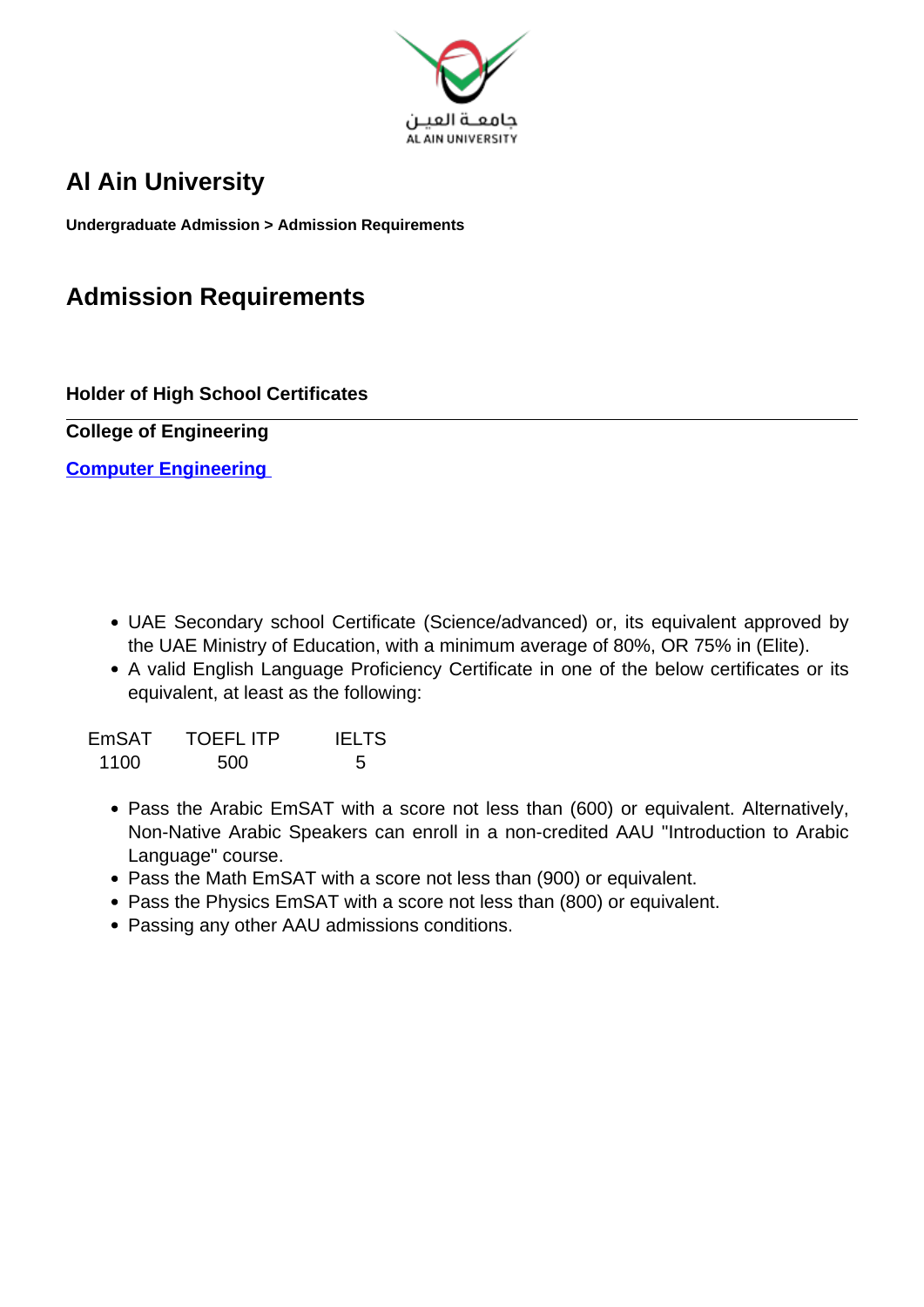**Networks and Communication Engineering** 

- UAE Secondary school Certificate (Science/advanced) or, its equivalent approved by the UAE Ministry of Education, with a minimum average of 80%, OR 75% in (Elite).
- A valid English Language Proficiency Certificate in one of the below certificates or its equivalent, at least as the following:

| <b>EmSAT</b> | <b>TOEFLITP</b> | <b>IELTS</b> |
|--------------|-----------------|--------------|
| 1100         | 500             | .5           |

- Pass the Arabic EmSAT with a score not less than (600) or equivalent. Alternatively, Non-Native Arabic Speakers can enroll in a non-credited AAU "Introduction to Arabic Language" course.
- Pass the Math EmSAT with a score not less than (900) or equivalent.
- Pass the Physics EmSAT with a score not less than (800) or equivalent.
- Passing any other AAU admissions conditions.

### **Computer Science**

- UAE Secondary school Certificate (Science/advanced) or it's equivalent approved by the UAE Ministry of Education, with a minimum average of 60%.
- A valid English Language Proficiency Certificate in one of the below certificates or its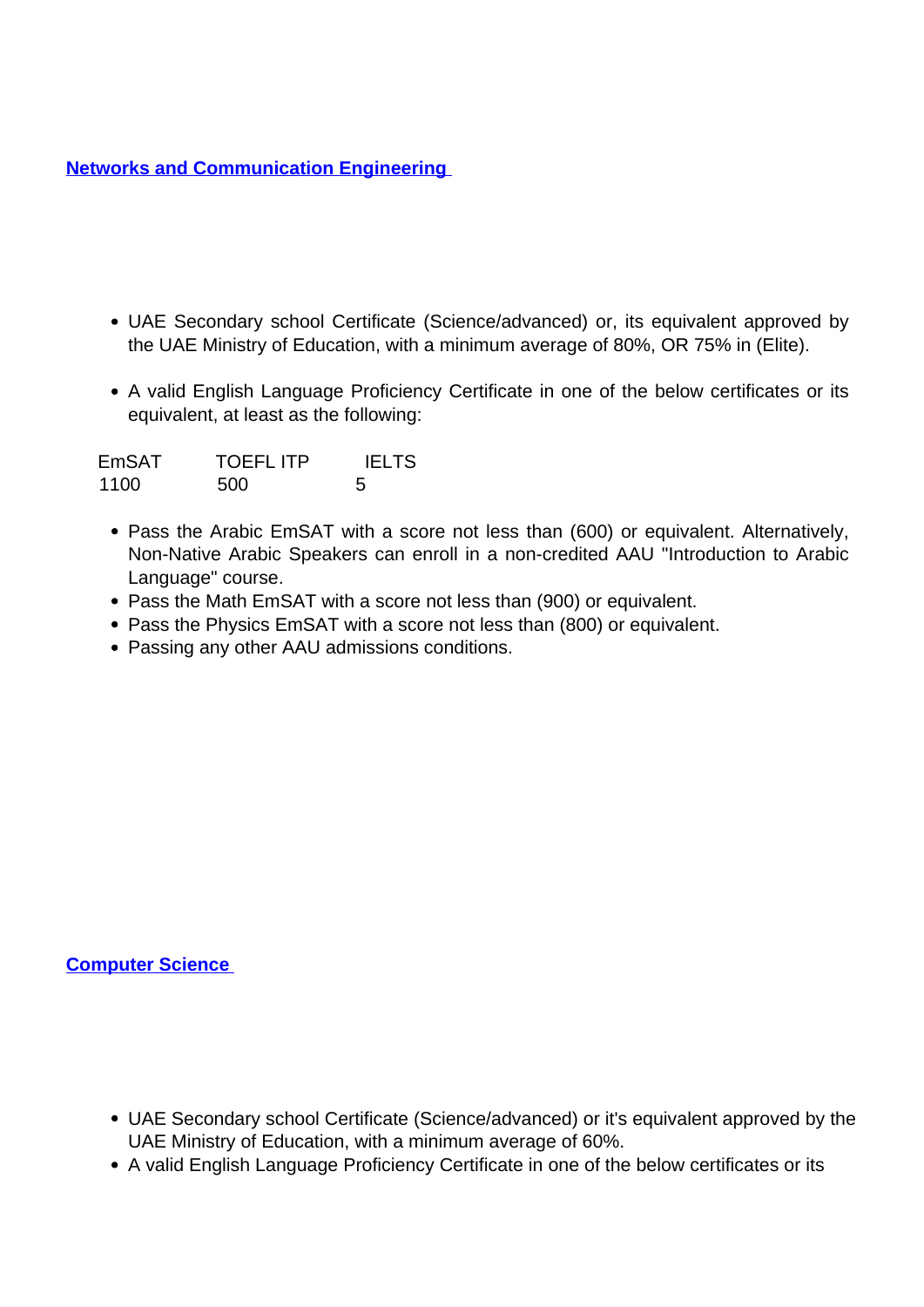equivalent, at least as the following:

EmSAT TOEFL ITP IELTS 1100 500 5

**Software Engineering** 

- UAE Secondary school Certificate (Science/advanced) or it's equivalent approved by the UAE Ministry of Education, with a minimum average of 60%.
- A valid English Language Proficiency Certificate in one of the below certificates or its equivalent, at least as the following:

| <b>EmSAT</b> | <b>TOEFL ITP</b> | <b>IELTS</b> |
|--------------|------------------|--------------|
| 1100         | 500              | -5           |

**Civil Engineering**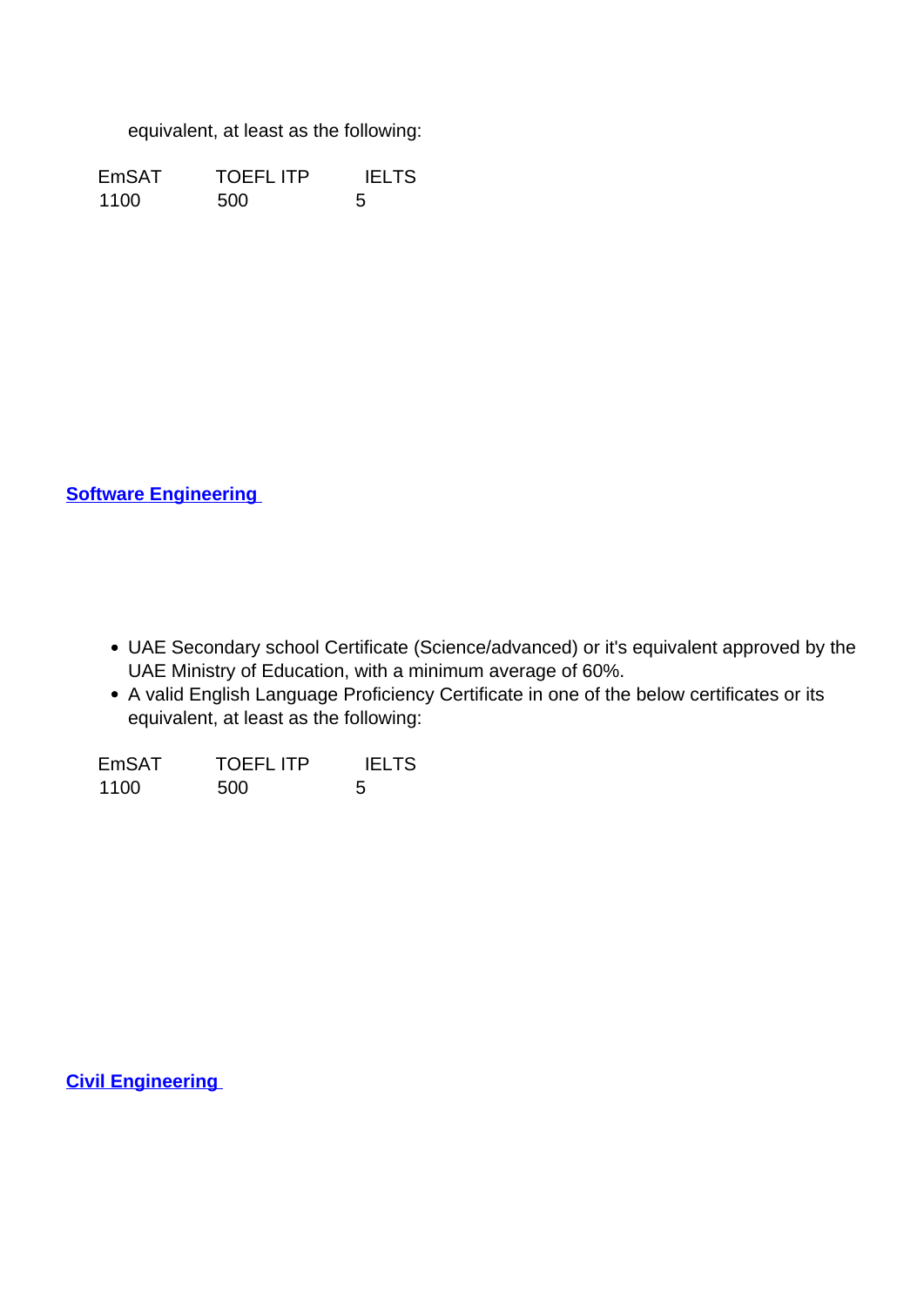- UAE Secondary school Certificate (Science/advanced) or, its equivalent approved by the UAE Ministry of Education, with a minimum average of 80%, OR 75% in (Elite).
- A valid English Language Proficiency Certificate in one of the below certificates or its equivalent, at least as the following:

| <b>IELTS</b> |   | <b>TOEFL ITP</b> | <b>EmSAT</b> |      |
|--------------|---|------------------|--------------|------|
|              | w | 500              |              | 1100 |

- Pass the Arabic EmSAT with a score not less than (600) or equivalent. Alternatively, Non-Native Arabic Speakers can enroll in a non-credited AAU "Introduction to Arabic Language" course.
- Pass the Math EmSAT with a score not less than (900) or equivalent.
- Pass the Physics EmSAT with a score not less than (800) or equivalent.
- Passing any other AAU admissions conditions.

### **Cybersecurity**

- UAE Secondary school Certificate (Science/advanced) or its equivalent approved by the UAE Ministry of Education, with a minimum average of 60%.
- A valid English Language Proficiency Certificate in one of the below certificates or its equivalent, at least as the following:

| <b>EmSAT</b> |     | <b>TOEFLITP</b> | <b>IELTS</b> |
|--------------|-----|-----------------|--------------|
| 1100         | 500 |                 |              |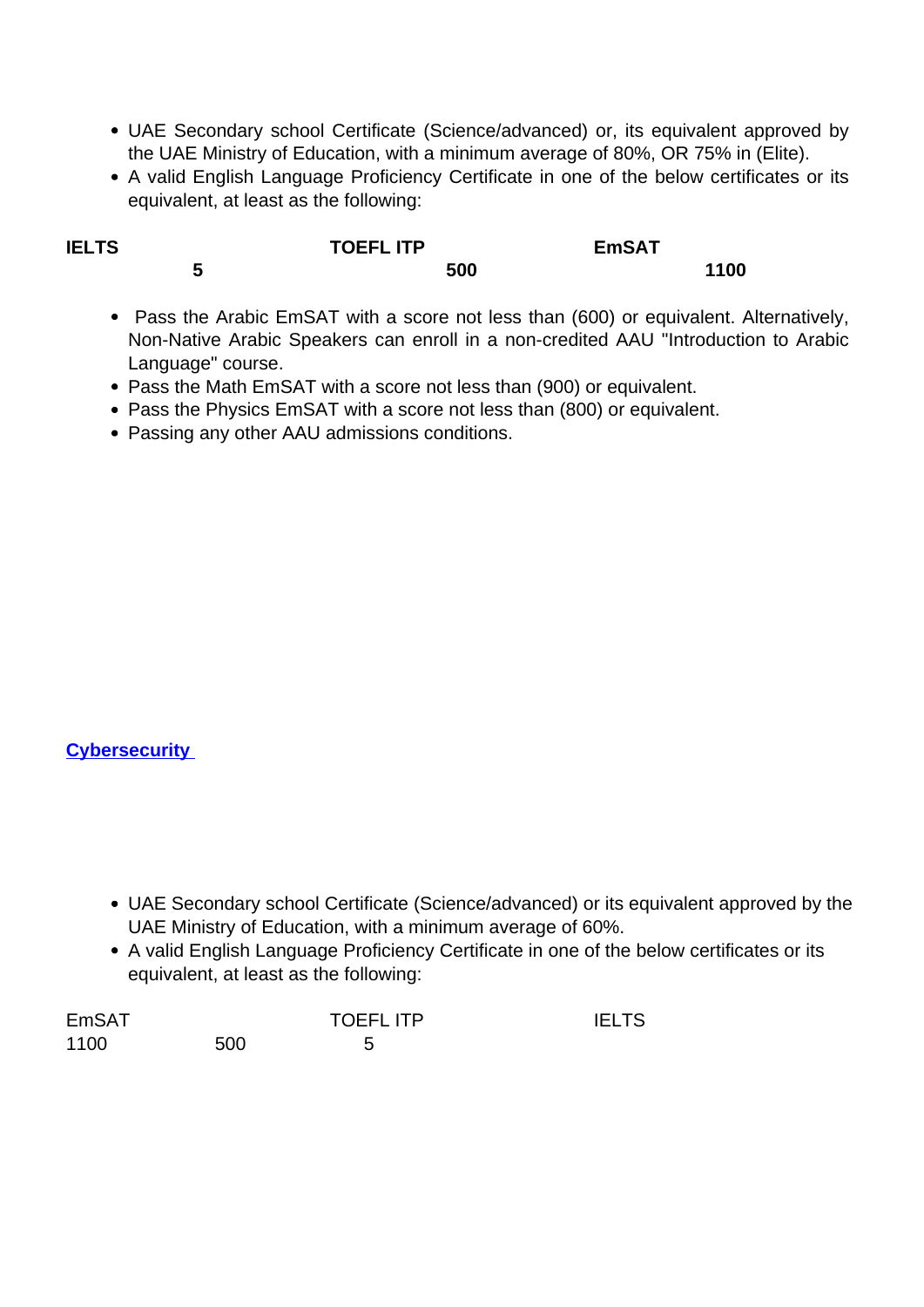## **College of Pharmacy**

## **Pharmacy**

- UAE Secondary school Certificate or, its equivalent approved by the UAE Ministry of Education, with a minimum average of 85% (Science/advanced) or 80% for Elite.
- A valid English Language Proficiency Certificate in one of the below certificates or its equivalent, at least as the following:

| <b>EmSAT</b> |      | <b>TOEFLITP</b> | <b>IELTS</b> |   |
|--------------|------|-----------------|--------------|---|
|              | 1100 | 500             |              | - |

- Pass the Arabic EmSAT with a score not less than (800) or equivalent. Alternatively, Non-Native Arabic Speakers can enroll in a non-credited AAU "Introduction to Arabic Language" course.
- Pass the Math EmSAT with a score not less than (900) or equivalent.
- A score of (900) in 2 of 3 science subjects (Chemistry, Biology, or Physics).
- If scores in Math and 2 science subjects are not available, a candidate shall sit an equivalent admission exam designed by the college which includes Chemistry, Biology, Physics, and Mathematics.
- Pass the personal interview set by the Pharmacy college.
- Pass any other AAU admissions conditions.

**Nutrition and Dietetics**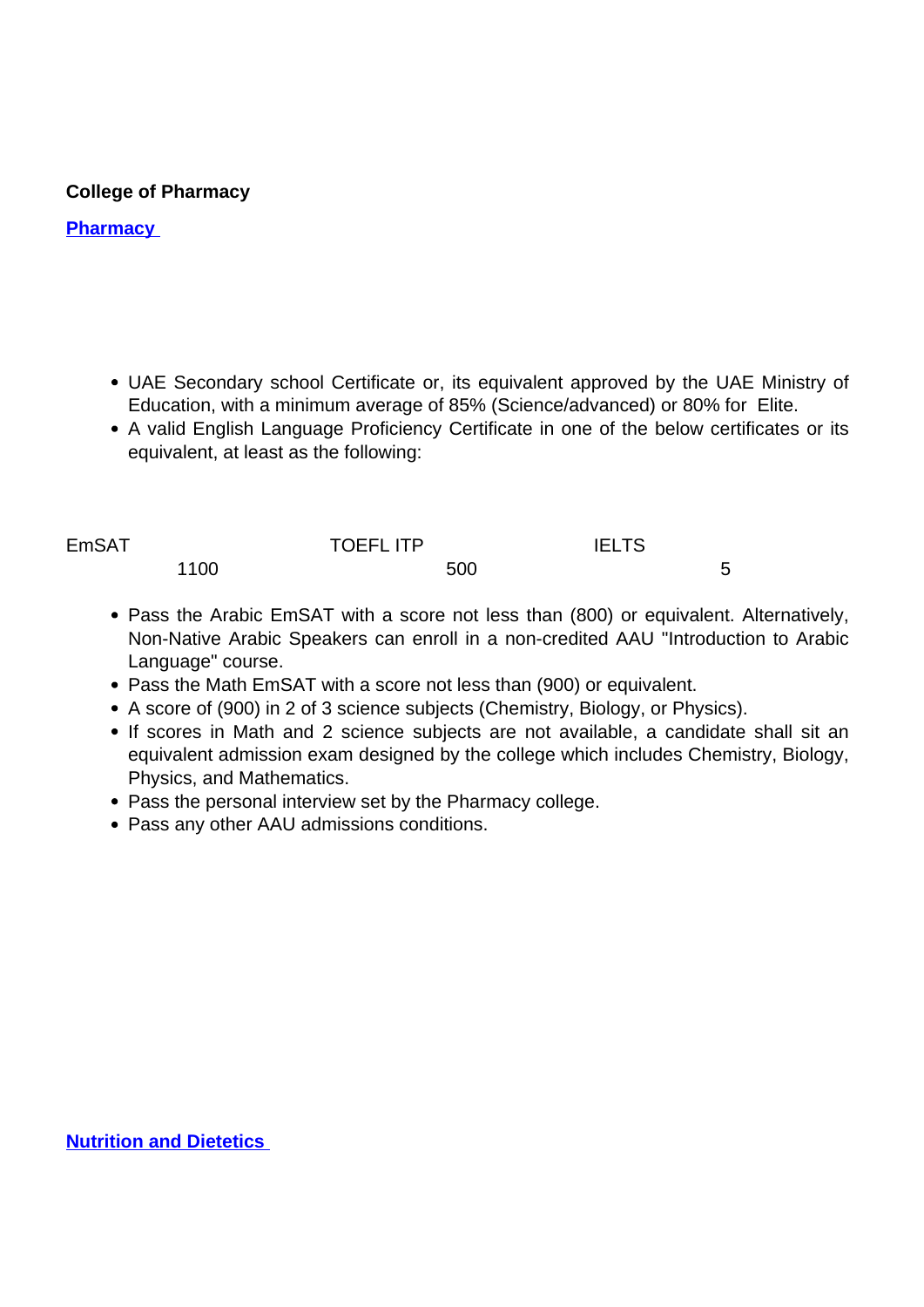- Secondary School Certificate (Science/Advanced) with a minimum average of **60%** or its equivalent.
- Holder of UAE Secondary School Certificate (General/Art) with a minimum average of **60%** can't enroll in the program unless they take remedial courses in physics, biology, chemistry, and calculus.
- A valid English Language Proficiency Certificate in one of the below certificates or its equivalent, at least as the following:

| EmSAT | <b>TOEFLITP</b> | <b>IELTS</b> |
|-------|-----------------|--------------|
| 1100  | 500             |              |

### **College of Law**

**Law** 

- UAE Secondary school Certificate or its equivalent approved by the UAE Ministry of Education, with a minimum grade of 80% for the Science/advanced track, or 85% for the Art/general track, or 75% for Elite.
- A valid English Language Proficiency Certificate in one of the below certificates or its equivalent, at least as the following: EmSAT TOEFL ITP IELTS 950 450 4.5
- Pass the Arabic EmSAT with a score not less than (1000) or equivalent.
- Pass the Math EmSAT with a score not less than (800) or equivalent.
- Pass the personal interview by the College of Law.
- Pass any other AAU admissions conditions.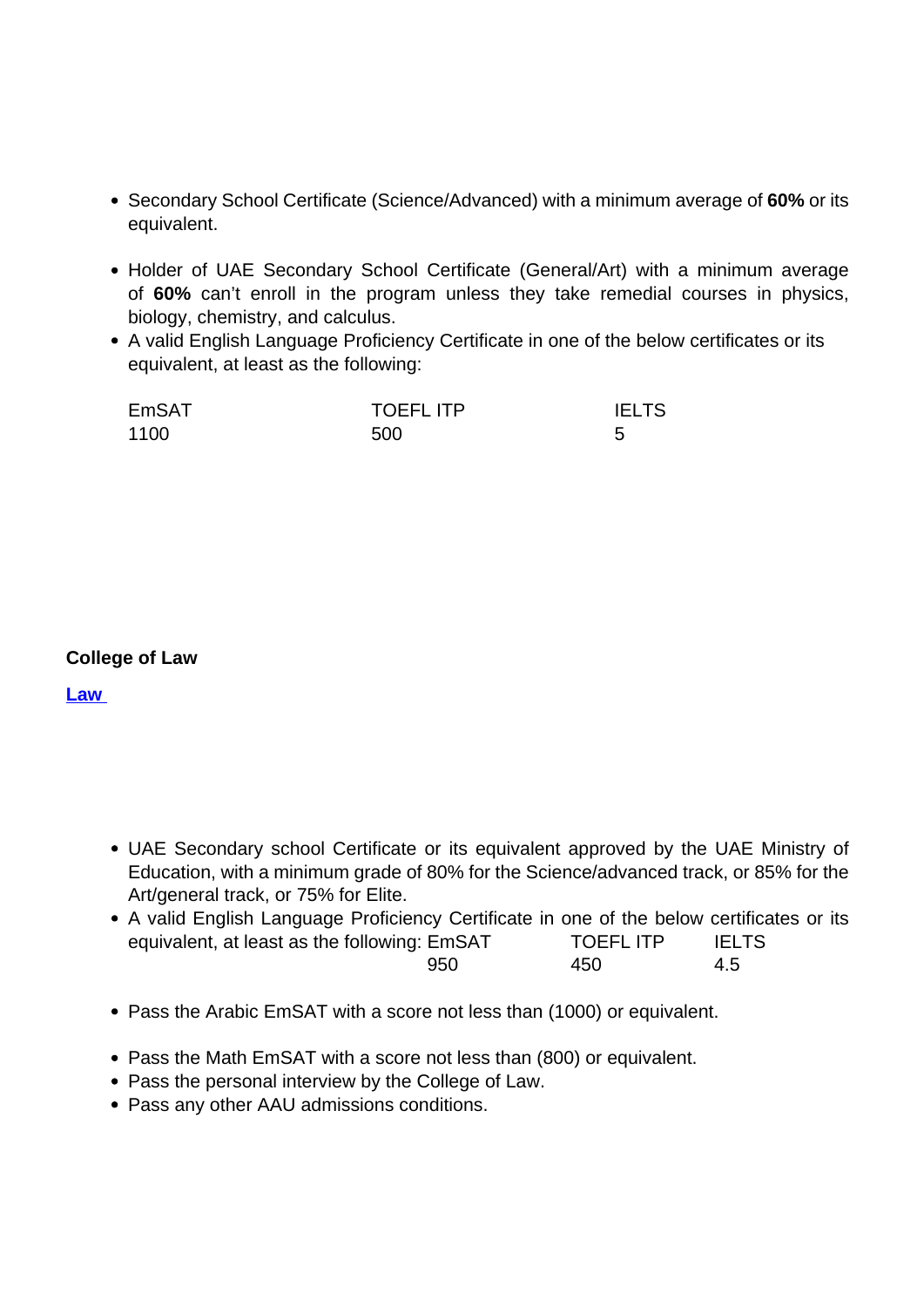# **College of Education, Humanities and Social Sciences**

**Special Education** 

- UAE Secondary school Certificate or its equivalent approved by the UAE Ministry of Education, with a minimum grade of 75% for the Science/advanced track, or 80% for the Art/general track, or 70% for Elite.
- A valid English Language Proficiency Certificate in one of the below certificates or its equivalent, at least as the following:

| <b>EmSAT</b> | <b>TOEFLITP</b> | <b>IELTS</b> |
|--------------|-----------------|--------------|
| 950          | 450             | 4.5          |

- Pass the Arabic EmSAT with a score not less than (1000) or equivalent.
- Pass the Math EmSAT with a score not less than (700) or equivalent.
- Pass the Placement test set by the college.
- Pass the personal interview by the College of Education.
- Pass any other AAU admissions conditions.

**Applied Psychology** 

UAE Secondary School Certificate (Science/advance Or Arts/general) or its equivalent approved by the UAE Ministry of Education, with a minimum average of 60% or Technical Certificate with a minimum average of 60% approved by the Ministry of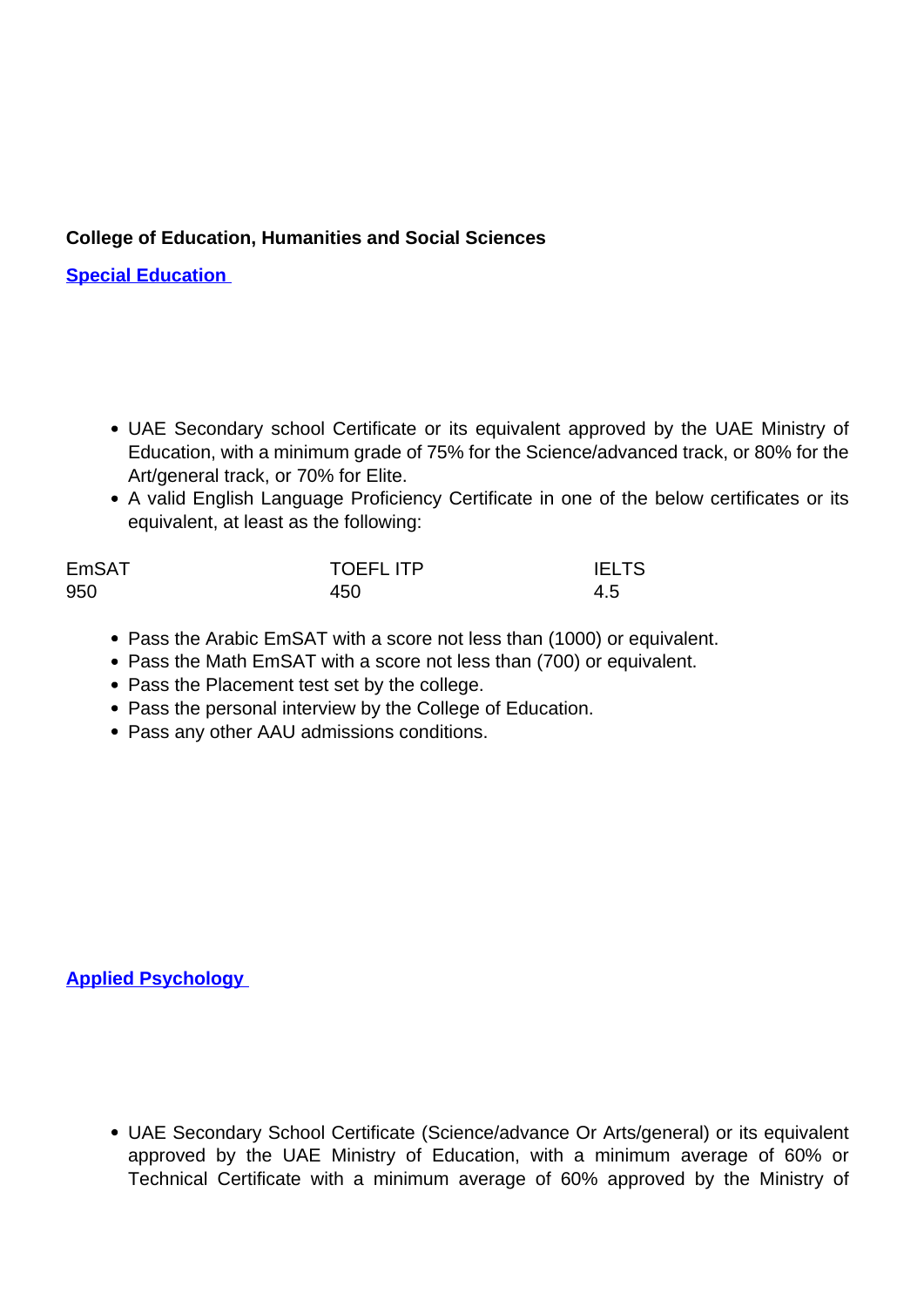Education.

Obtain an Arabic language proficiency certificate (EMSAT) with a score not less than (1000).

**Applied Sociology** 

- UAE Secondary School Certificate (Science/advance Or Arts/general) or its equivalent approved by the UAE Ministry of Education, with a minimum average of 60%, or Technical Certificate with a minimum average of 60% approved by the Ministry of Education.
- Obtain an Arabic language proficiency certificate (EMSAT) with a score not less than (1000).

**Arabic Language and Literature** 

UAE Secondary School Certificate (Science/advance or Arts/general) or its equivalent approved by the UAE Ministry of Education, with a minimum average of 60%, or Technical Certificate with a minimum average of 65% approved by the Ministry of Education.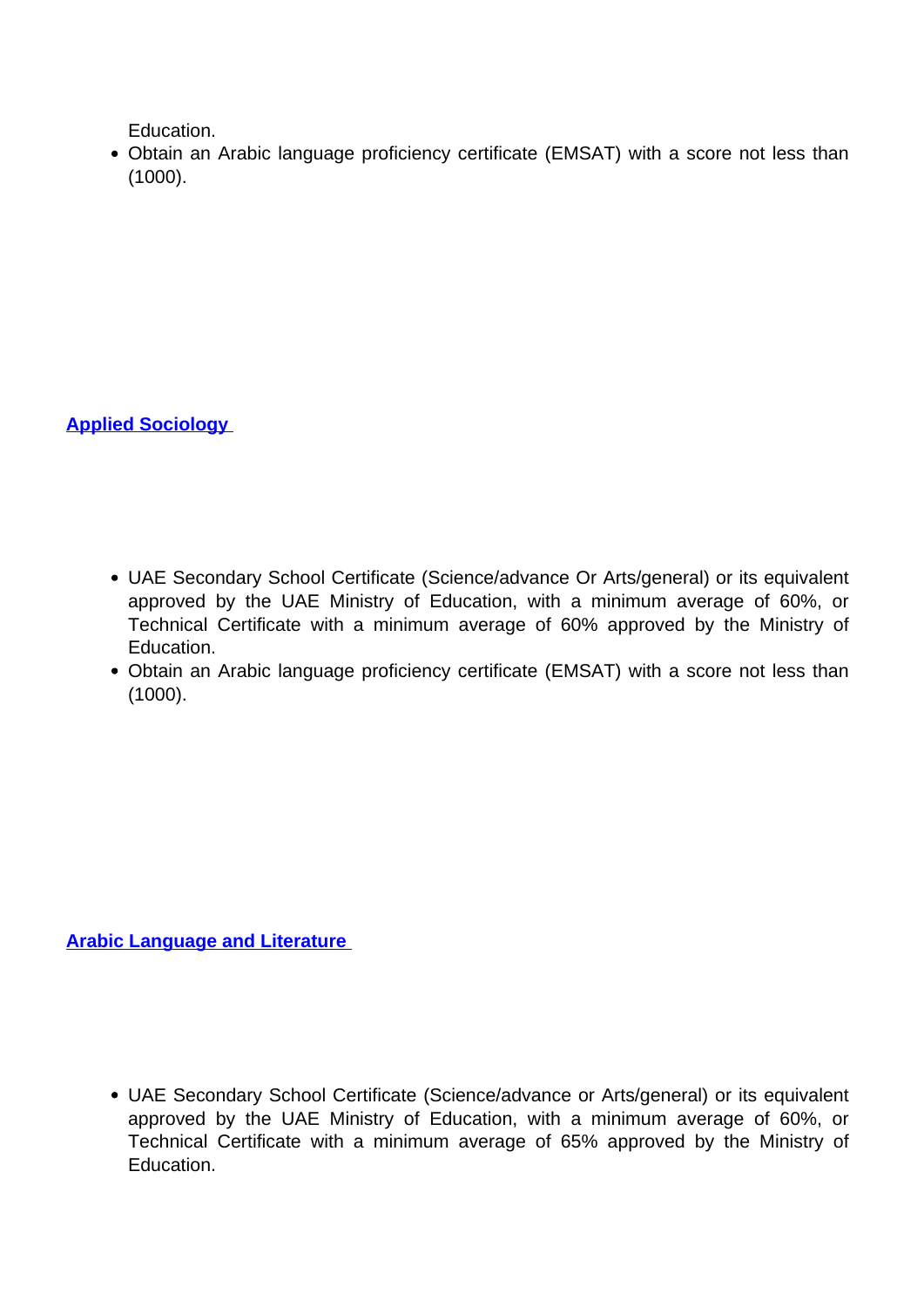- Achieve a score of (1000) in the EmSAT Arabic Language test.
- To pass the entrance exams determined by the College of Education, Humanities and Social Sciences, or the personal interview, or both.
- The student has to devote himself to study in the semester in which he is registered for the academic courses.
- The student be able to learn in English in the courses that require this.

# **Islamic Studies**

- UAE Secondary School Certificate (Science/advance or Arts/general) or its equivalent approved by the UAE Ministry of Education, with a minimum average of 60% or Technical Certificate with a minimum average of 60% approved by the Ministry of Education.
- Achieve a score of (1000) in the EmSAT Arabic Language test.
- To pass the entrance exams determined by the College of Education, Humanities and Social Sciences, or the personal interview, or both.
- The student has to devote himself to study in the semester in which he is registered for the academic courses.
- The student is able to learn in English in the courses that require this.

**English Language and Translation**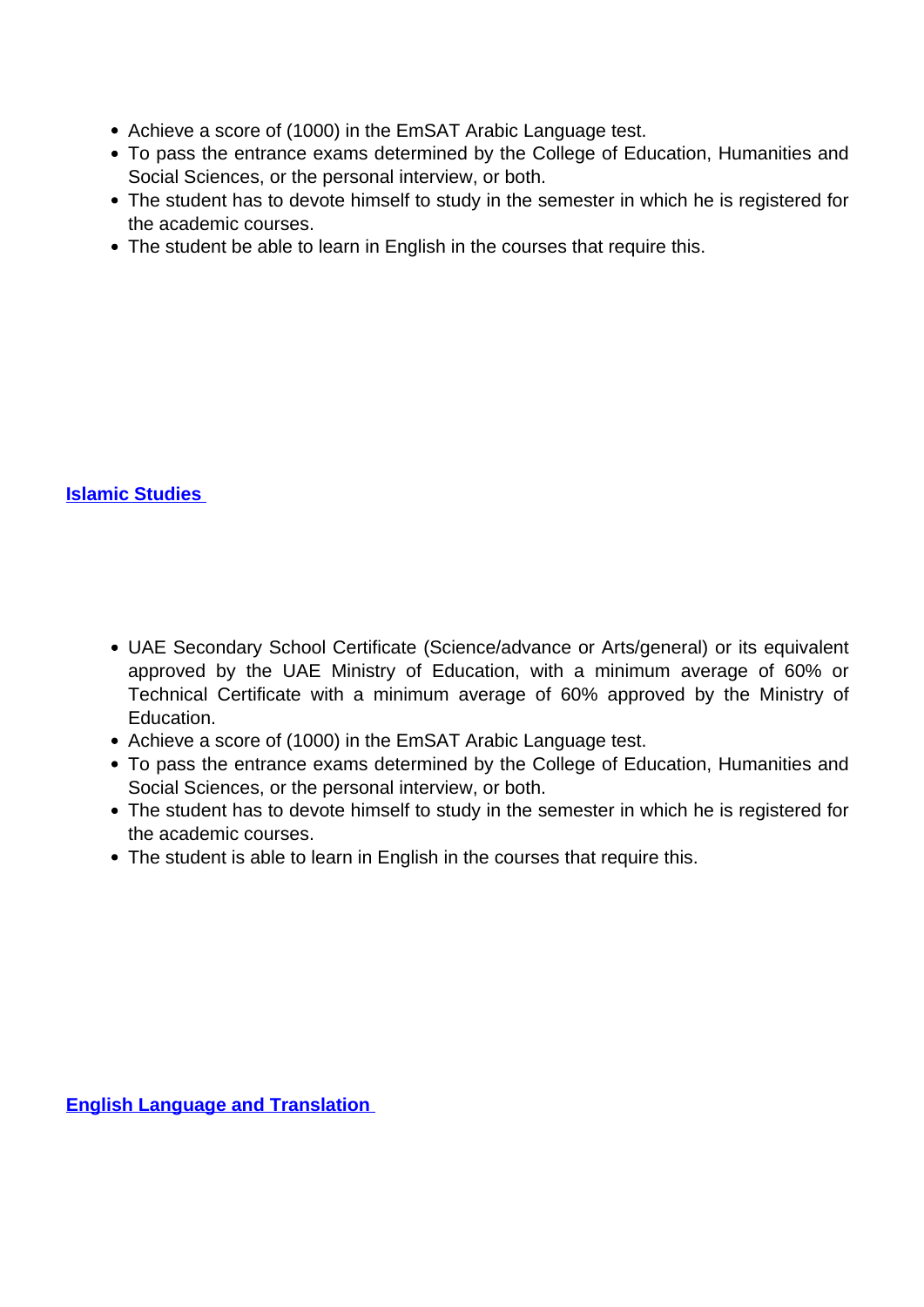- UAE Secondary School Certificate (Science/advanced or Arts/general) or its equivalent approved by the UAE Ministry of Education, with a minimum average of 60% or Technical Certificate with a minimum average of 60% approved by the Ministry of Education.
- A valid English Language Proficiency Certificate in one of the following, or it's equivalent:

| <b>IELTS</b> | <b>TOEFL ITP</b> | EmSAT |
|--------------|------------------|-------|
| 5            | 500              | 1100  |

• Pass the personal interview

# **College of Business**

**Business Administration** 

- UAE Secondary school Certificate or its equivalent approved by the UAE Ministry of Education, with a minimum grade of 70% for the Science/advanced track, or 75% for the Art/general track, or 70% for Elite.
- A valid English Language Proficiency Certificate in one of the below certificates or its equivalent, at least as the following:

| EmSAT | <b>TOEFLITP</b> | <b>IELTS</b> |
|-------|-----------------|--------------|
| 1100  | 500             | .5           |

- Pass the Arabic EmSAT with a score not less than (600) or equivalent. Alternatively, Non-Native Arabic Speakers can enroll in a non-credited AAU "Introduction to Arabic Language" course.
- Pass the Math EmSAT with a score not less than (600) or equivalent.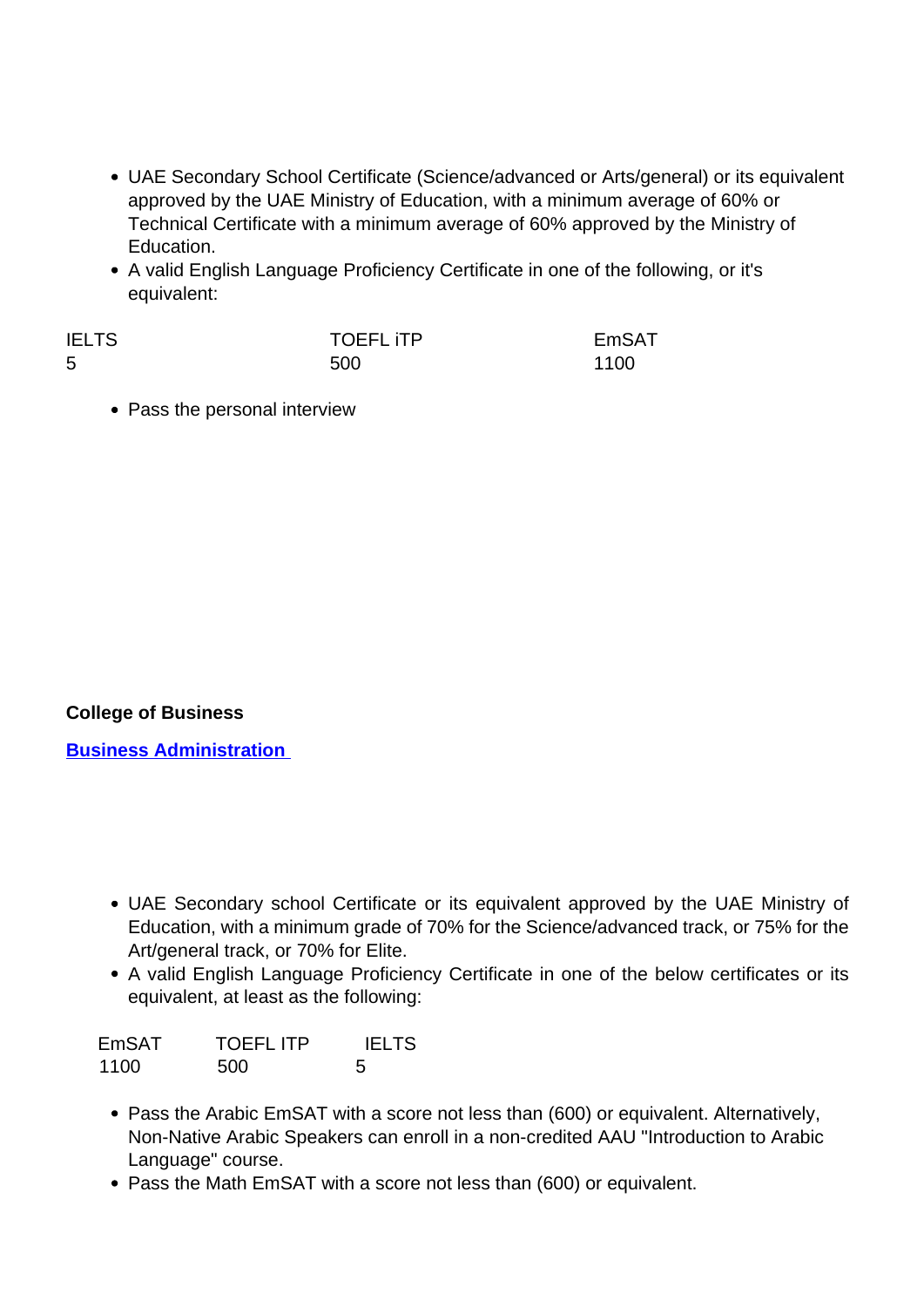- Pass the interview set by the College of Business.
- Pass any other AAU admissions conditions.
- Conditional Admission can be allowed for not achieving "Arabic Language EmSAT Scores" but not for English or overall High School Certificate.

# **College of Communication and Media**

**Mass Communication and Media** 

- UAE Secondary School Certificate (Science/advance Or Arts/general) or its equivalent approved by the UAE Ministry of Education, with a minimum average of 60% or Technical Certificate with a minimum average of 60% approved by the Ministry of Education.
- Obtain an Arabic language proficiency certificate (EMSAT) with a score not less than (1000).
- A valid English Language Proficiency Certificate in one of the below certificates or its equivalent, at least as the following:

| EmSAT | <b>TOEFLITP</b> | <b>IELTS</b> |
|-------|-----------------|--------------|
| 950   | 450             | 4.5          |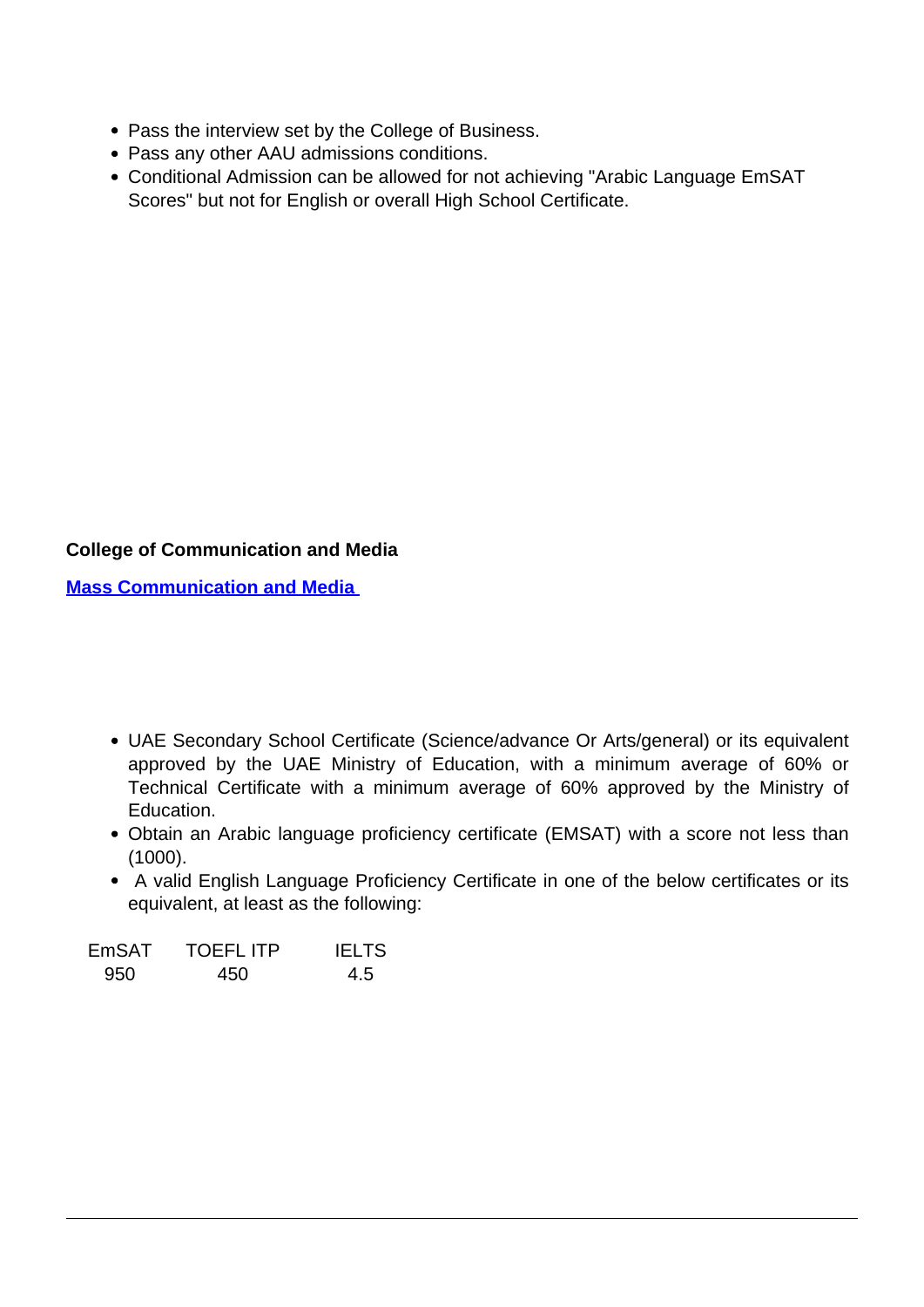# **Holder of Technical Certificate**

College of engineering (except Civil Engineering, Computer Engineering, and Networks and Communication Engineering)College of Education, Humanities and Social Sciences(except Special Education) College of Communication and Media

Student must have Technical Certificate from the UAE or its equivalent approved by the UAE Ministry with minimum average of 60%.

## **Students with Diploma degrees**

College of EngineeringCollege of Pharmacy College of LawCollege of Education, Humanities and Social Sciences College of BusinessCollege of Communication and Media

A Certificate equivalent to the diploma issued by the UAE Ministry of Education if a diploma is issued from outside the UAE.

## **Students transferring from other educational institutions**

College of EngineeringCollege of PharmacyCollege of LawCollege of Education, Humanities and Social SciencesCollege of BusinessCollege of Communication and Media

- The university to be transferred from is accredited by the Ministry of Education in the United Arab Emirates.
- If a student is studying at a University from outside the UAE, the transcript must be certified by the Foreign Ministry of that country and by the Embassy of UAE.
- Student must have successfully completed at least 9 credit hours in the previous university or college.
- Student must be enrolled in a regular full-time study program in the previous university or college.
- Student must meet the admission requirements of both Al Ain University and the relevant College in order to join.

# **Visiting Students**

College of EngineeringCollege of PharmacyCollege of LawCollege of Education, Humanities and Social SciencesCollege of BusinessCollege of Communication and Media

Student must submit an official letter from the original University providing a list of the courses in which a student is allowed to register.

## **Student listener admission**

College of EngineeringCollege of PharmacyCollege of LawCollege of Education, Humanities and Social SciencesCollege of BusinessCollege of Communication and Media